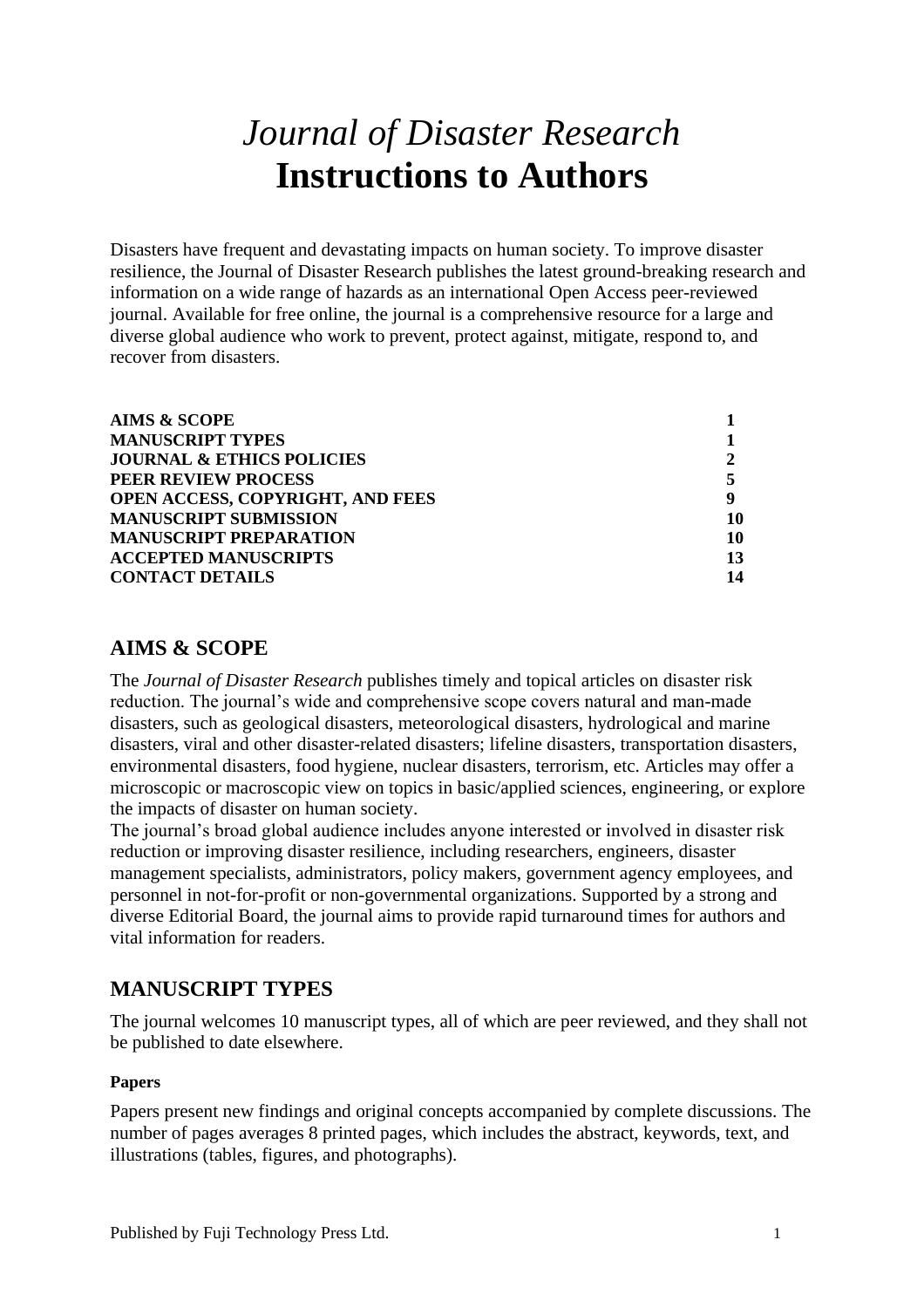# **Reviews**

Reviews give a balanced assessment of a specific subject, introducing authors' views on recent progress and prospects.

# **Survey Reports**

Survey reports describe technical findings that are actually useful in practical application. They shall average 6 printed pages.

# **Letters**

Letters contain original and valuable facts or conclusions whose contents are to be published promptly. They should not exceed 4 printed pages.

# **Notes**

Notes discuss new facts, valuable data, or conclusions not concluded as research. They should not exceed 4 printed pages.

# **Discussions**

Discussions state opinions on articles published in the Journal of Disaster Research. The Editorial Committee may request original authors' opinions on the discussion in question.

# **Materials**

Materials contain valuable reports from the past and facts that may be useful in projected research. Articles previously published elsewhere are acceptable with appropriate attribution.

#### **Tutorials**

Tutorials clearly explain the latest research results to nonexperts in the field covered. These do not necessarily include the original work of authors.

#### **Disaster Letters**

Disaster letters summarize facts and positioning in a major disaster and need prompt publication. Only electronic version within 2 pages is published. The manuscript is requested by the editorial board and no publication fee is required.

#### **Disaster Reports**

Disaster reports are surveys and reports for a serious disaster and need prompt publication. Only electronic version is published. The manuscript is requested by the editorial board, and no publication fee is required for the first two pages.

# <span id="page-1-0"></span>**JOURNAL & ETHICS POLICIES**

The *Journal of Disaster Research* strives for the highest standards in scholarly publishing.

Before submitting a manuscript to the journal, authors must ensure that they have read and are compliant with the journal's policies. The journal reserves the right to reject without review any manuscript that the Editor-in-Chief believes may not comply with these policies.

The responsibilities of the journal's authors, editors, reviewers and publisher regarding research and publication ethics are described in this section.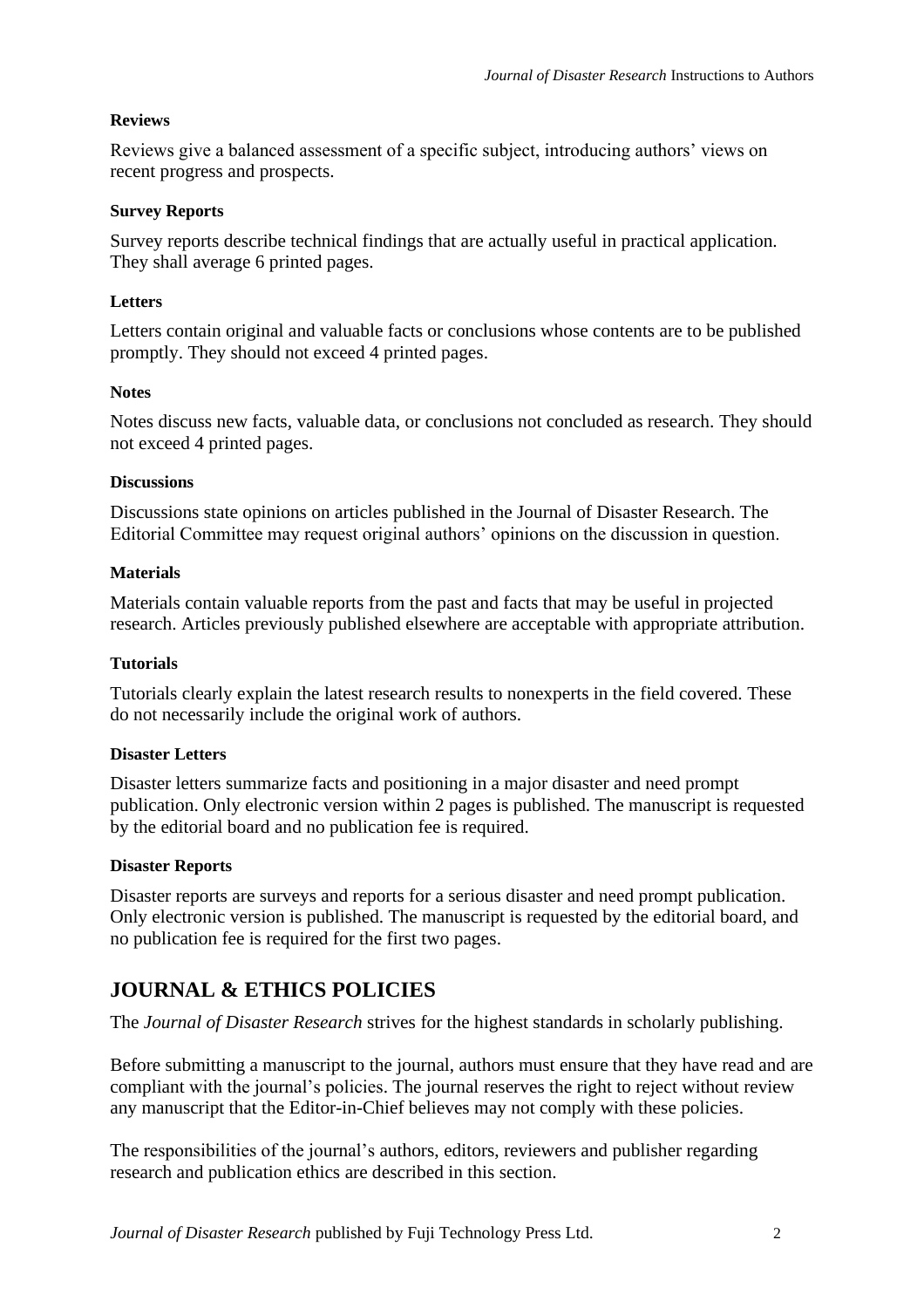The *Journal of Disaster Research* welcomes manuscript submissions from authors who are anywhere in the world.

Authors of submitted manuscripts warrant that they have read and approved the manuscript, have agreed to its submission, and have the right to publish their work, and that the work contains no slanderous or libelous material. Authors alone are responsible for all statements in their manuscripts.

# **Journal abbreviation**

The journal title is *Journal of Disaster Research*. It should be abbreviated as "*J. Disaster Res*."

# **Authorship**

The corresponding author warrants that all authors have seen and approved the author list and order. Changes to the author list after manuscript submission – such as the insertion or removal of author names, or a rearrangement of author order – must be approved by all authors and the relevant Associate Editor or Editor-in-Chief.

Authors are encouraged to consider the [Council of Science Editors](https://www.councilscienceeditors.org/resource-library/editorial-policies/white-paper-on-publication-ethics/2-2-authorship-and-authorship-responsibilities/) (CSE) principles governing authorship. According to the CSE guidelines, authors have made substantial contributions to the work; have agreed to be held accountable for their own contributions to the work; can identify which co-authors are responsible for other parts of the work; have confidence in the integrity of the work; and have reviewed and approved the final manuscript. Contributors who do not qualify for authorship may be included in the Acknowledgements section instead.

#### **Duplicate submission**

Authors warrant that their submitted manuscript has not been previously published (in part or in whole, in any language), is not in press, and has not been simultaneously submitted for publication elsewhere.

Authors must inform the editors if any related manuscripts are under consideration, in press, posted to a preprint server, or published elsewhere. The availability of a manuscript on a publicly accessible preprint server does not constitute prior publication (see 'Preprints'), but authors should indicate upon submission any posting to a preprint server.

If authors choose to submit their manuscript elsewhere before a final decision has been made on its suitability for publication in the *Journal of Disaster Research*, they must first withdraw it from the journal.

# **Originality**

Authors warrant that their submission to the journal is their original work. The journal uses the iThenticate system via Crossref's Crosscheck service to screen manuscripts for unoriginal content. By submitting a manuscript to the journal, authors agree to this screening. Any manuscript with an unacceptable level of unoriginal material may be rejected or retracted at the editors' discretion.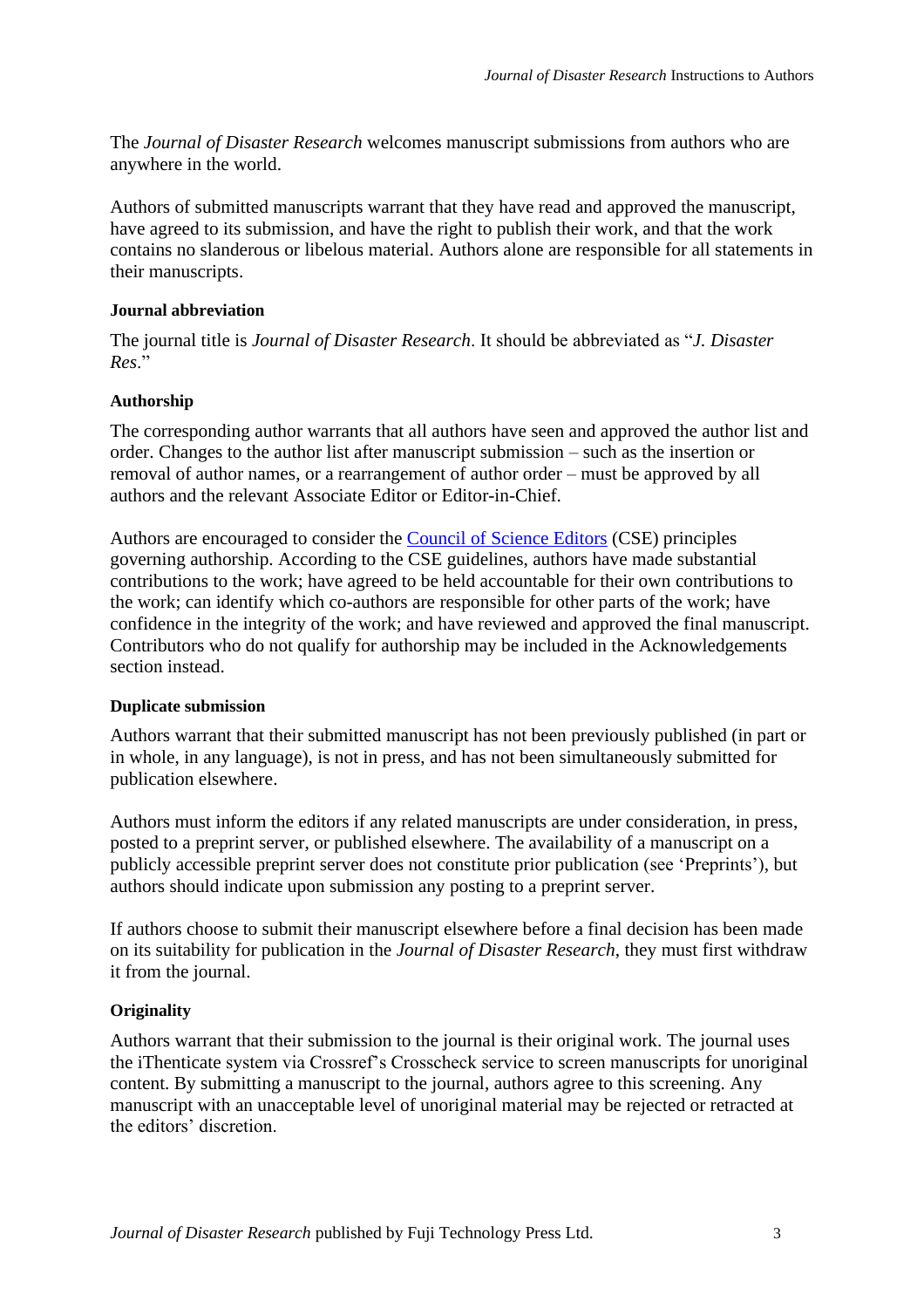# **Preprints**

The *Journal of Disaster Research* supports the wide dissemination of research and therefore encourages authors to post their research manuscripts on reputable preprint servers, either before or at the same time as submission to the journal. This policy applies only to the original version of a manuscript that describes primary research; other article types are not included. Versions of manuscripts that have been revised in response to reviewers' comments, accepted for publication or published in the journal should not be posted on a preprint server. Rather, links via the DOI to the published manuscript on the journal's website should be posted at the relevant pages of the preprint server.

# **Scooping**

Editors' assessment of a submitted manuscript's novelty will not be influenced by other manuscripts posted to preprint servers after the date of submission to the *Journal of Disaster Research*. In addition, if you submit your manuscript to the journal within 3 months of posting it to a preprint server, the Editors will consider your manuscript for publication.

# **Image integrity**

Authors may digitally manipulate or process images, but only if the adjustments are kept to a minimum, are applied to the entire image, meet community standards, and are clearly described in the manuscript. All images in a manuscript must accurately reflect the original data on which they are based. Authors must not move, remove, add or enhance individual parts of an image. The editors reserve the right to request original, unprocessed images from the authors. If authors fail to provide images on request, the editors may reject or retract the manuscript.

# **Reproducing copyrighted material**

If a manuscript includes material that is not the authors' copyright, the authors must obtain written permission from the copyright holder(s) to reproduce it.

If a manuscript includes previously published material, such as figures or large amounts of text, the authors must obtain written permission from the copyright holder(s) and the publisher of the original work to reproduce it. The authors must always fully cite the original work in their manuscript.

Copies of all reproduction permissions must be included with the manuscript when it is first submitted to the journal.

# **Availability of data and materials**

Authors must disclose the source of publicly available data and materials, such as public repositories or commercial manufacturers, by including accession numbers or company details in their manuscript, as appropriate.

Authors may make their own data and materials available by linking from their manuscript to relevant community-recognized public databases or digital repositories. All data sets must be made available in full to the editors and reviewers during the peer review process, and must be made publicly available by the date of publication. Authors commit to preserving their data sets for at least three years from the date of publication in the journal.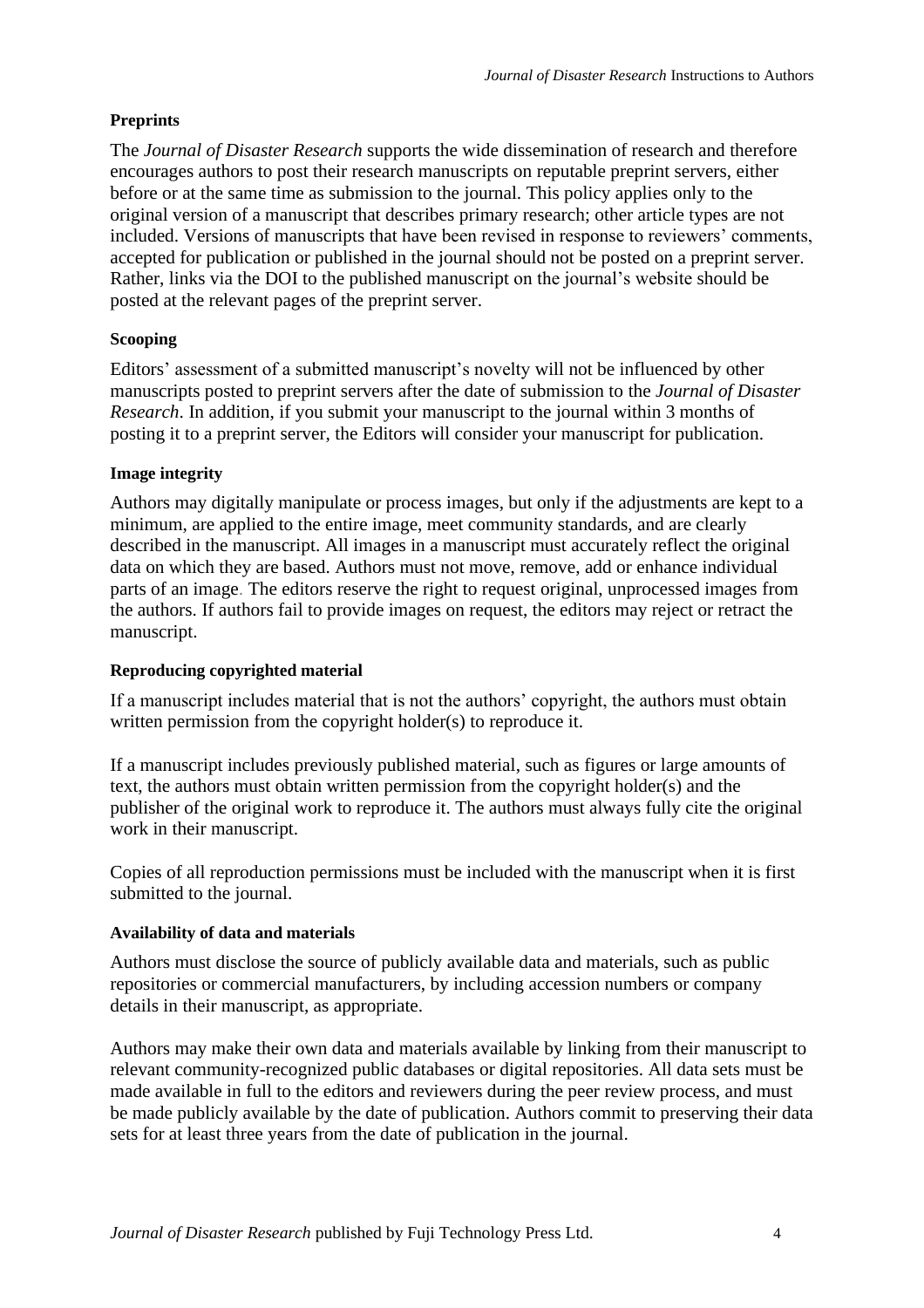The journal encourages authors to grant reasonable requests from colleagues to share any data, materials and experimental protocols described in their manuscript.

# **Animal/human experimentation**

Authors of manuscripts describing experiments involving humans or materials derived from humans must demonstrate that the work was carried out in accordance with the principles embodied in the Declaration of Helsinki, its revisions, and any guidelines approved by the authors' institutions. Where relevant, the authors must include a statement in their manuscript that describes the procedures for obtaining informed consent from participants regarding participation in the research and publication of the research.

Authors of manuscripts describing experiments involving animals or materials derived from animals must demonstrate that the work was carried out in accordance with the guidelines approved by the authors' institution(s).

# **Specimen collection**

Manuscripts describing the collection of archaeological, geological, paleontological or wildlife specimens or samples should include detailed information on their provenance and collection methods. Authors must include a statement in their manuscript describing the relevant ethics guidelines, local laws and collection permits under which the research was conducted.

# **Conflicts of interest**

In the interests of transparency, the journal requires all authors to declare any conflicts of interest in relation to their submitted manuscript. A conflict of interest exists when there are actual, perceived or potential circumstances that could influence an author's ability to conduct or report research impartially. Potential conflicts include (but are not limited to) competing commercial or financial interests, commercial affiliations, consulting roles, or ownership of stock or equity.

Authors should list all funding sources for their work in the Acknowledgements section of their manuscript.

# **Manuscript confidentiality**

The journal keeps the details and communications surrounding unpublished manuscripts confidential.

# **Long-term archiving of journal content**

The *Journal of Disaster Research* has a robust, long-term archive strategy. Content is hosted on the publisher's website; J-STAGE; deposited to the Japanese National Diet Library; and secured in a 'dark' archive with Portico.

# <span id="page-4-0"></span>**PEER REVIEW PROCESS**

#### **Received and accepted dates**

The received date is the date on which a manuscript is received by the journal's Editorial Office, and the accepted date is the approval date for publication by the Editorial Committee.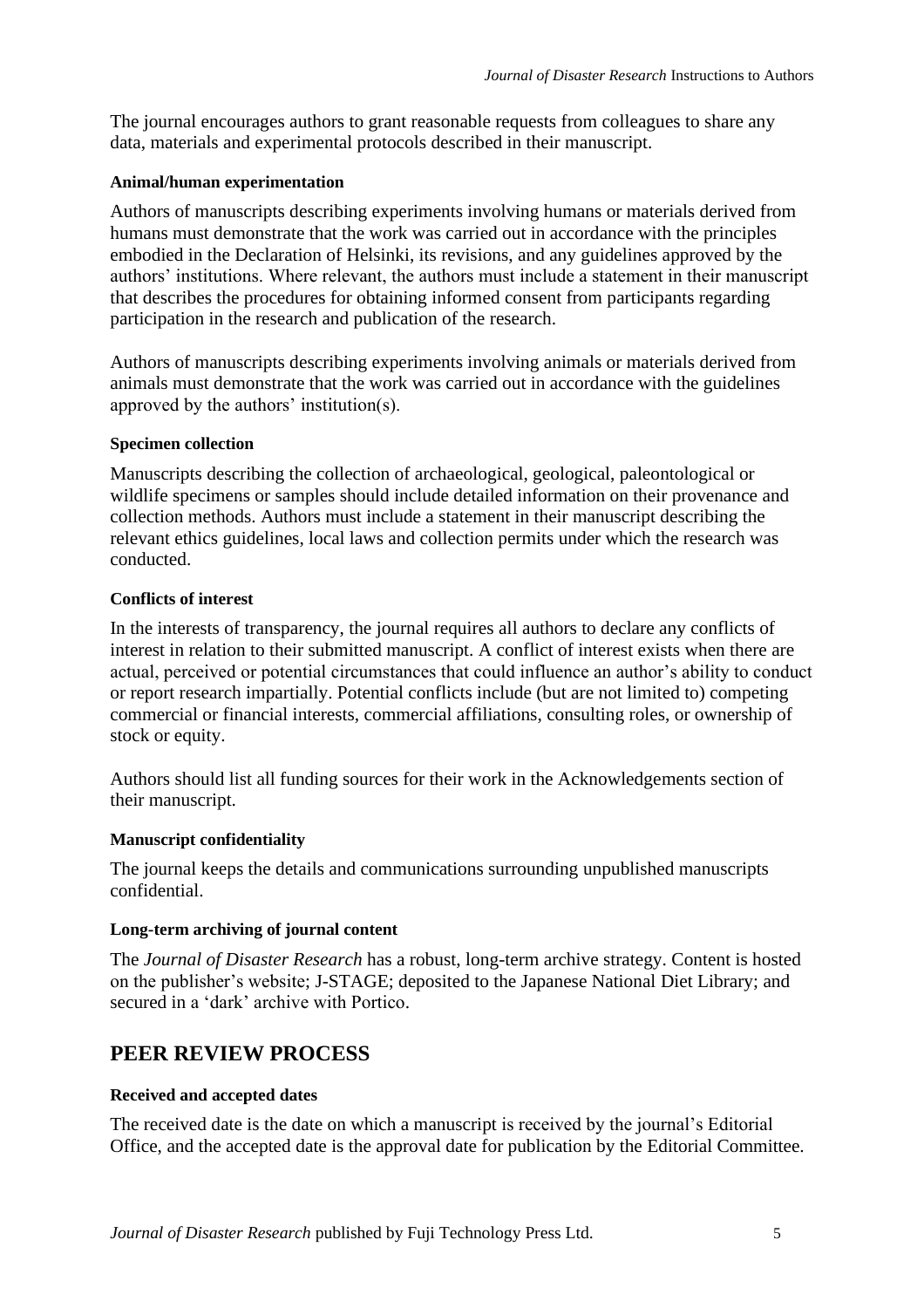# **Editorial and peer review process**

The journal uses single-blind peer review. All manuscripts are sent to two anonymous reviewers who evaluate them for originality, validity, novelty, methodology, appropriate citation of relevant work, and the importance of content and conclusions. Further details about the journal's acceptance criteria are listed below.

The time required for peer review depends on many factors, including the time to locate reviewers and the timeliness of their responses. The median time from submission to first response is one month. As an aside, the median time from acceptance to publication is two months.

When a manuscript is submitted to the journal, the Editor-in-Chief performs initial screening. Manuscripts that do not fit the journal's scope or are not deemed suitable for publication are rejected without review. The remaining manuscripts are assigned to an Associate Editor who assigns 2 reviewers to assess each manuscript. The Editor-in-Chief may manage the peer review process in some circumstances. The deadline for submission of the reviewers' reports varies by article type.

Once the reviewers' reports have been received, the Associate Editor makes the first decision: acceptance; conditional acceptance with minor revisions; revision and resubmission due to the need for major revisions; or reject. Decisions are made on the totality of the information available to the Associate Editor: the manuscript, the reviewers' reports, the acceptance criteria, the competition for limited space in the journal, and the aims and ambitions of the journal.

Authors who are asked to revise their manuscript must do so within 1–2 weeks for 'conditionally accepted' manuscripts and 2–3 weeks for 'revise and resubmit' manuscripts; otherwise, manuscripts may be treated as new submissions after three months. The Associate Editor may send revised manuscripts to peer reviewers for their feedback or may use his or her own judgement to assess how closely the authors have attended to the reviewers' comments and amended the original manuscript. The Associate Editor then makes a final decision on the manuscript's suitability for publication in the journal. The Editor-in-Chief acts as an arbitrator when necessary.

# **Reviewer selection and timing**

Reviewers are selected without regard to geography and need not belong to the *Journal of Disaster Research*'s Editorial Committee. Reviewers are selected based on their expertise in the field, reputation, recommendation by others, and/or previous experience as peer reviewers for the journal.

Reviewers are invited within one week of an article being submitted. Reviewers are asked to submit their first review within three weeks of accepting the invitation to review. For 'conditionally accepted' articles, reviewers are asked to return their second review within two weeks. For 'revise and resubmit' articles, reviewers are asked to return their second review within two weeks. Reviewers who anticipate any delays should inform the Editorial Office as soon as possible.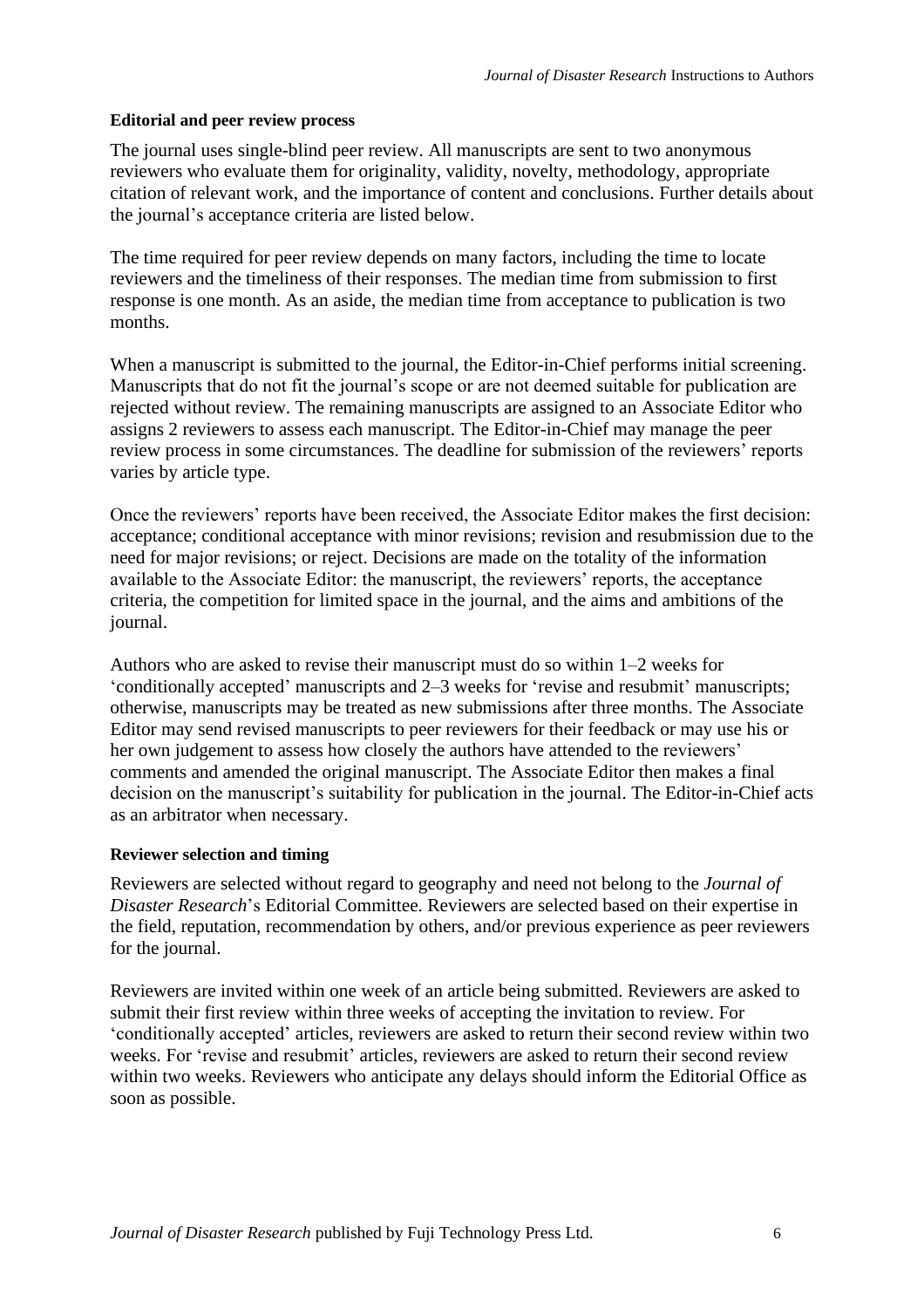# **Reviewer reports**

It is the journal's policy to transmit reviewers' comments to the authors in their original form. However, the journal reserves the right to edit reviewers' comments, without consulting the reviewers, if they contain offensive language, confidential information or recommendations for publication.

# **Acceptance criteria and editorial decisions**

If a manuscript satisfies the journal's requirements and represents a significant contribution to the published literature, the Associate Editor may accept the publication in the journal. The following criteria are used to assess the suitability of manuscripts for publication.

# i) Originality and novelty

Each submitted manuscript is evaluated for novelty and originality in the relevant field of research. Associate Editors assess if the manuscript presents original scholarship and data and draws valid and significant conclusions.

# ii) Usefulness

An objective of the *Journal of Disaster Research* is to introduce technologies that originate in academia to industry. Associate Editors therefore make judgements about a manuscript's contribution to technological development; potential and possible applications; and implications for broader societal benefit. In addition, they determine if the authors have attended to these issues in the best way possible.

# iii) Academic rigor

Associate Editors judge the scientific or academic rigor of each submitted manuscript. The *Journal of Disaster Research* only publishes manuscripts that are within the subject scope of the journal, demonstrably rigorous, and within academic norms, and that make valid and defensible conclusions.

#### iv) Overall standards

The overall standards of a submitted manuscript – that is, the quality of its data, figures and tables, writing, and citations – must be high.

#### **Editorial independence**

As publisher of the journal, Fuji Technology Press Ltd. has granted the Editorial Board complete and sole responsibility for all editorial decisions. The publisher will not become involved in editorial decisions, except in cases of a fundamental breakdown of process.

Editorial decisions are based only on a manuscript's scientific merit and are kept completely separate from the journal's other interests. The authors' ability to pay any publication charges has no bearing on whether a manuscript is accepted for publication in the journal.

#### **Appeals**

Authors who believe that an editorial decision has been made in error may lodge an appeal with the Editorial Office. Appeals are only considered if the authors provide detailed evidence of a misunderstanding or mistake by a reviewer or editor. Appeals are considered carefully by the Editorial Board, whose decision is final.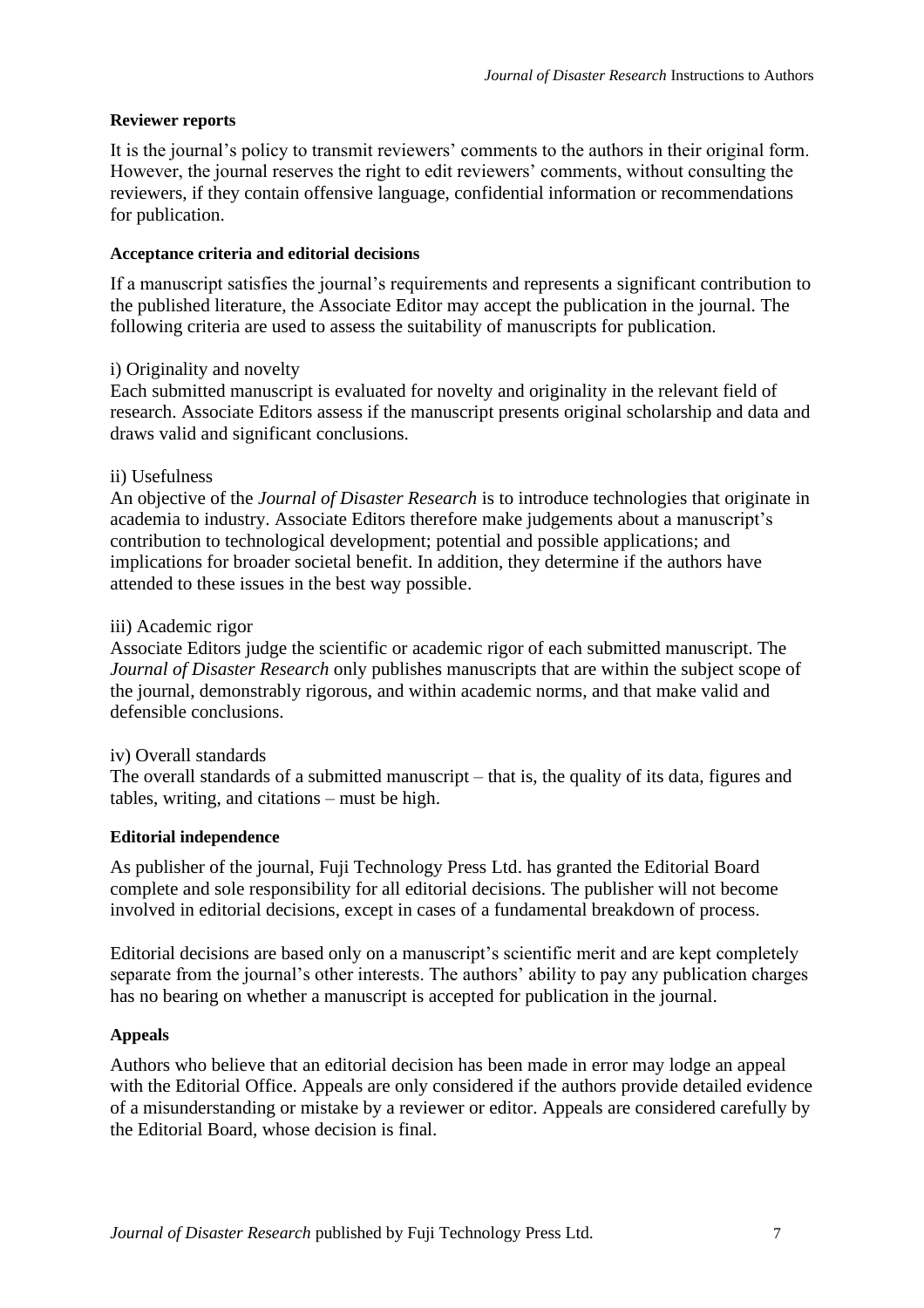# **Confidentiality in peer review**

The journal maintains the confidentiality of all unpublished manuscripts. Editors and/or reviewers:

- will not disclose a reviewer's identity unless the reviewer makes a reasonable request for such disclosure
- will not discuss the manuscript or its contents with anyone not directly involved with the manuscript or its peer review
- will not use any data or information from the manuscript in their own work or publications
- will not use information obtained from the peer review process to provide an advantage to themselves or anyone else, or to disadvantage any individual or organization
- ensure that any third-party reviewers who gain access to the manuscript maintain the conditions above.

The journal retains basic metadata on submitted manuscripts, including the peer review process. Requests for deletion of data are considered within the commercial and editorial requirements of the journal.

# **Conflicts of interest in peer review**

A conflict of interest exists when there are actual, perceived or potential circumstances that could influence a reviewer's or editor's ability to act impartially when assessing a manuscript. Such circumstances might include having a personal or professional relationship with an author, working on the same topic or in direct competition with an author, or having a financial stake in the work or its publication.

Members of the journal's Editorial Board undertake to declare any conflicts of interest when handling manuscripts. An editor who declares a conflict of interest is unassigned from the manuscript in question and is replaced by a new editor.

Reviewers who believe they may have a conflict of interest are requested to contact the Editorial Office as soon as possible, so that the Associate Editor may find a replacement reviewer without delay.

#### **Errata and retractions**

The journal recognizes the importance of maintaining the integrity of published literature.

A published article that contains an error may be corrected through the publication of an Erratum. Errata describe errors that significantly affect the scientific integrity of a publication, the reputation of the authors, or the journal itself. Authors who wish to correct a published article should contact the Editorial Office with full details of the error(s) and their requested changes. In cases where co-authors disagree over a correction, the Editor-in-Chief may consult the Editorial Board or external peer reviewers for advice. If an Erratum is published, any dissenting authors will be noted in the text.

A published article that contains invalid or unreliable results or conclusions, has been published elsewhere, or has infringed codes of conduct (covering research or publication ethics) may be retracted. Individuals who believe that a published article should be retracted are encouraged to contact the journal's Editorial Office with full details of their concerns. The Editor-in-Chief will investigate further and contact the authors of the published article for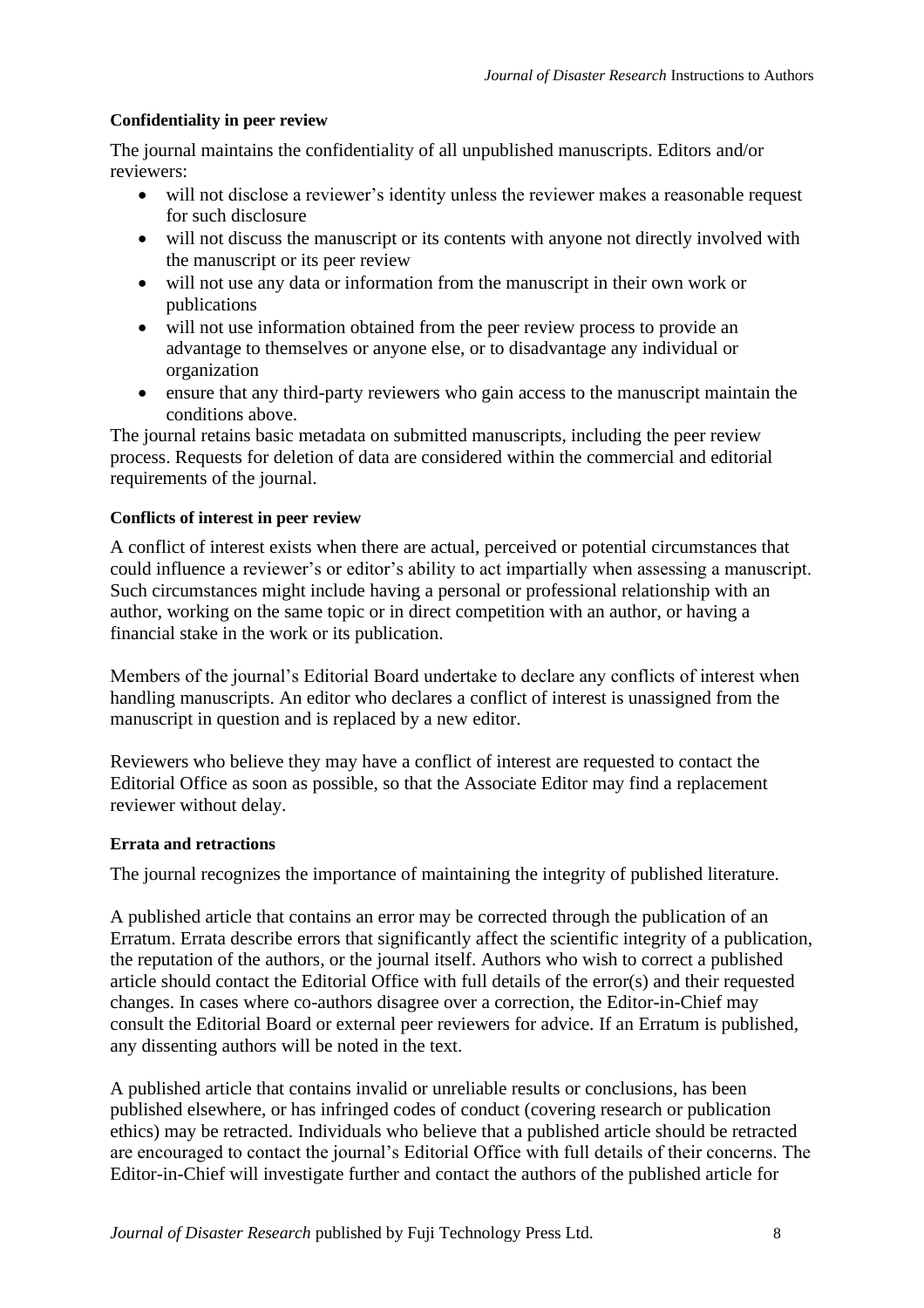their response. In cases where co-authors disagree over a retraction, the Editor-in-Chief may consult the Editorial Board or external peer reviewers for advice. If a Retraction is published, any dissenting authors will be noted in the text.

The decision to publish Errata or Retractions is made at the sole discretion of the Editor-in-Chief.

# **Editors as authors in the journal**

Any member of the journal's Editorial Board, including the Editor-in-Chief who is an author on a submitted manuscript is excluded from the peer review process and from viewing details about their manuscript.

A manuscript authored by an editor of the *Journal of Disaster Research* is subject to the same high standards of peer review and editorial decision making as any manuscript considered by the journal.

# **Responding to potential ethical breaches**

The journal will respond to allegations of ethical breaches by following its own policies and, where possible, the appropriate guidelines of the [Committee on Publication Ethics.](http://publicationethics.org/)

# <span id="page-8-0"></span>**OPEN ACCESS, COPYRIGHT, AND FEES**

The journal publishes 6 regular issues a year as well as ad hoc special or supplementary issues.

The journal is fully Open Access under Creative Commons (CC) licenses and all articles are free to access at the journal's website. Authors are charged reasonable publication fees that offset the costs incurred in the peer review and publishing processes.

# **Copyright**

Authors of all manuscripts assign the copyright over their work to the publisher (including, but not limited to, all rights stipulated in Articles 21 through 28 of the Copyright Act of Japan), Fuji Technology Press Ltd. Authors shall not exercise or use any moral rights to be protected in accordance with the Copyright Act of Japan or the applicable law of any other country or region. The journal then publishes articles under a Creative Commons license.

# **Creative Commons licenses**

Articles in the journal are Open Access and published under a Creative Commons license: CC BY-ND 4.0 (Attribution-NoDerivatives 4.0 International). This license allows users to copy and distribute the material in any medium or format whole and unchanged only, as long as appropriate credit is given. The license allows for commercial re-use.

Some funding bodies require articles funded by them to be published under Creative Commons license CC BY, which authors can request by contacting the publisher.

For all circumstances not covered above, authors or their institutions must request permission from Fuji Technology Press Ltd. (email *disaster@fujipress.jp*) to reproduce or authorize the reproduction of the article or material extracted verbatim from the article, including figures and tables.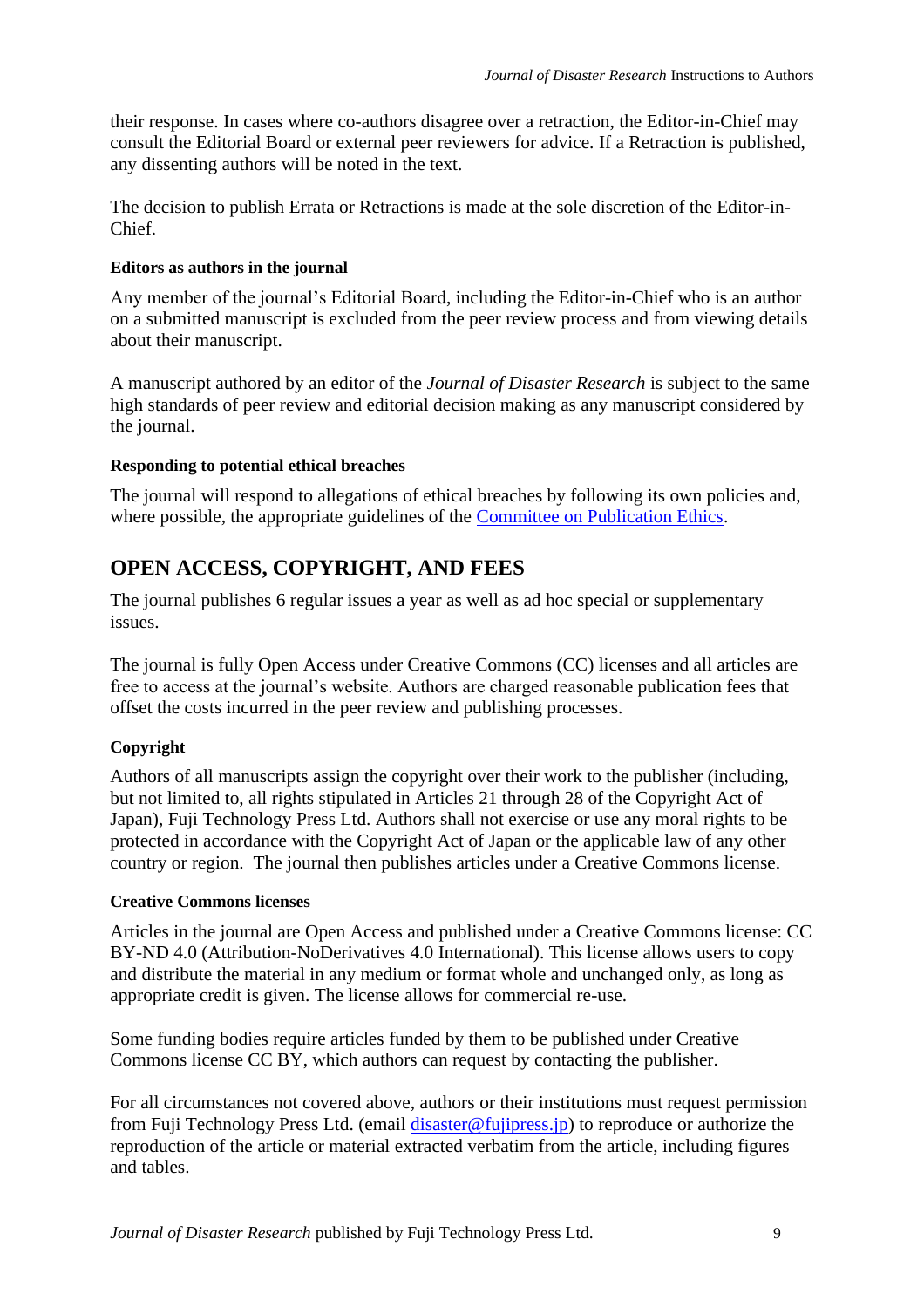# **Self-archiving (Green Open Access) policy**

Self-archiving, also known as Green Open Access, enables authors to deposit a copy of their manuscript in an online repository. The *Journal of Disaster Research* encourages authors of original research manuscripts to upload the final published version of the manuscript to an institutional or public repository immediately after publication in the journal.

# **Publication charges**

The *Journal of Disaster Research* is fully Open Access, and there is no submission charge. The costs incurred by its publication are offset by page charges, which are determined by the actual number of pages published in the *Journal of Disaster Research*, including the authors' profiles, at the rates listed [elsewhere.](https://www.fujipress.jp/jdr/dr-authors/#page_charge) Unless otherwise agreed, authors of accepted manuscripts must pay these charges before their manuscript can be published.

If you request color in print, the color printing fee is per color page is necessary to print the figures, regardless of the number of figures (plus relevant sales taxes). There is no charge for color in the digital version.

Reprints can be ordered upon manuscript acceptance, and the fees are listed [elsewhere.](https://www.fujipress.jp/jdr/dr-authors/#page_charge)

# **Waiver policy**

Waivers of the page charges are considered on a case-by-case basis, but priority is given to corresponding authors from Research4Life program countries. In cases of demonstrated financial hardship, the journal will consider a pre-submission application for a waiver from the corresponding author (email [disaster@fujipress.jp\)](mailto:disaster@fujipress.jp). Applications cannot be made after the peer review process has started.

The ability of an author to pay page charges does not influence editorial decisions. To avoid any possibility of undue influence, Editors involved with the decision-making process for manuscripts are not involved in any deliberations on waivers.

# **Advertising**

Advertising appears in the journal in print and online to support its production and dissemination, but the journal's content always remains editorially independent of any commercial relationship. Online advertising is displayed at random.

# <span id="page-9-0"></span>**MANUSCRIPT SUBMISSION**

All manuscripts must be submitted via email to the Editor-in-Chief via [disaster@fujipress.jp.](mailto:disaster@fujipress.jp) Upon initial submission, please provide a single PDF document that contains the text, tables, figures and any other material, as well as a submission form, which is available from [https://www.fujipress.jp/jdr/dr-authors/.](https://www.fujipress.jp/jdr/dr-authors/) Instructions for revised manuscripts are provided with the first decision letter, if relevant.

# <span id="page-9-1"></span>**MANUSCRIPT PREPARATION**

# **Language**

The journal is published in English. Manuscripts are submitted primarily in English, which must be clear, grammatically correct and of a sufficient standard to allow reviewers to be able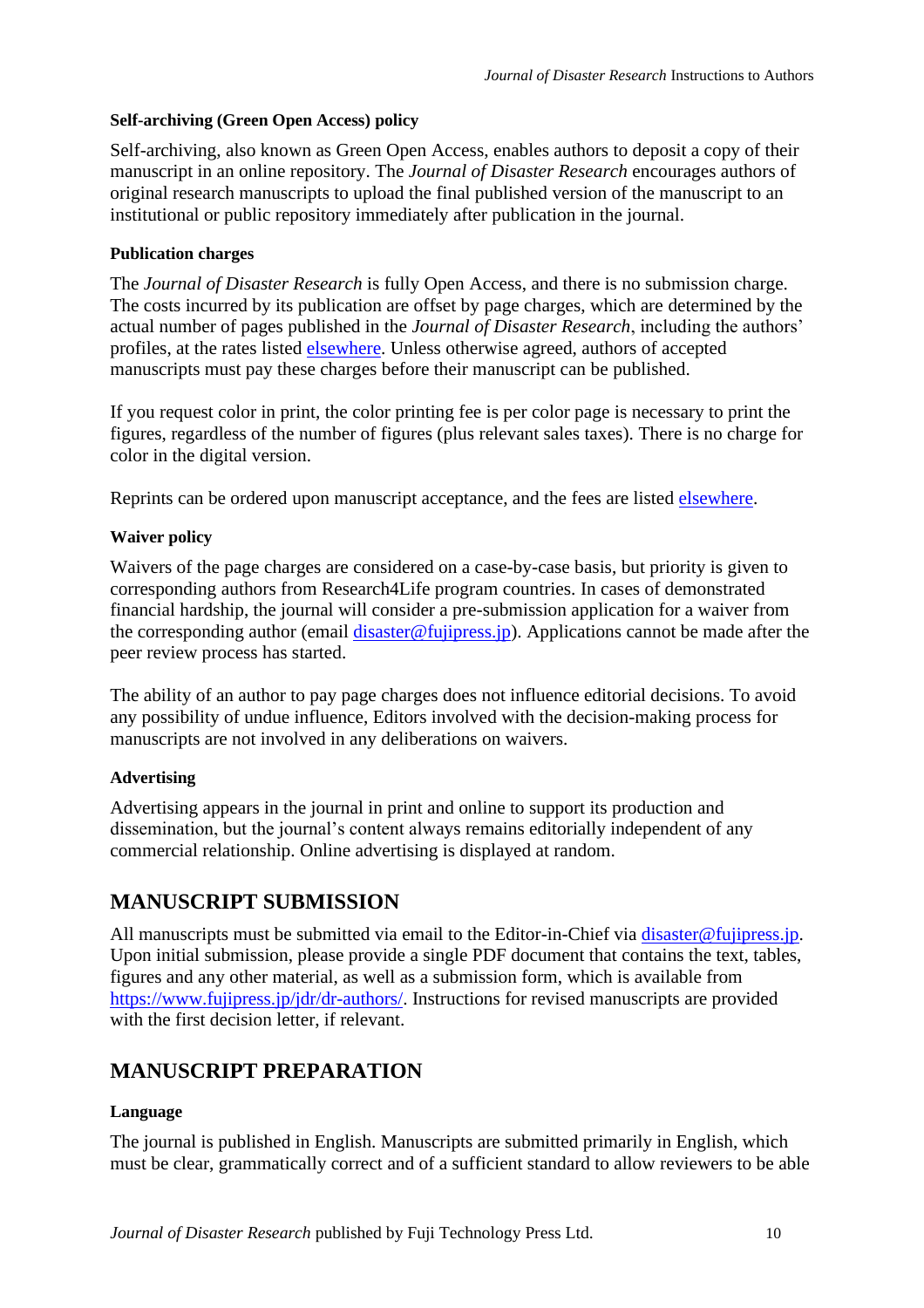to assess the manuscript. If the standard of English expression is poor, the manuscript may be returned to authors without peer review.

Manuscripts may be submitted in Japanese, but will be translated by Fuji Technology Press Ltd., at the authors' expense. After approval by the authors, the translated manuscript will undergo standard peer review. Acceptance of the translated manuscript is not guaranteed.

# **Style and format**

Manuscripts should be prepared in LaTeX (preferred) or Microsoft Word based on the template file available at the journal's website.

Each article should consist of: Title, Authors' full names, Affiliations, Abstract, Keywords, Main text, References, and Figures/Tables.

# *Title*

The title should describe the content of the article concisely and clearly to facilitate searching by third-party services. Do not use the same main title with numbered minor titles, even for a series of papers by the same authors. Do not use abbreviations in the title, except those used generally in related fields.

# *Authors*

Provide the full names of the author(s). The corresponding author should be indicated with a dagger mark.

# *Affiliations*

Provide the full names and addresses of institutions (including laboratory, department, institute and/or university, city, state and country). When authors belong to more than one institution, their respective addresses should be indicated by superscript asterisks.

# *Keywords*

A maximum of five keywords should be provided.

#### *Units*

SI or SI-derived units should be used. More information on SI units is available at the [Bureau](https://www.bipm.org/en/about-us/)  [International des Poids et Mesures \(BIPM\) website.](https://www.bipm.org/en/about-us/)

#### *Abbreviations*

Each abbreviation should be defined in parentheses together with its non-abbreviated term when it first appears in the text (except in the Title and Abstract).

#### *Abstract*

The Abstract should clearly express the content of the paper in a single paragraph and include the question being addressed, experimental approach, main results and outcomes, and conclusions. Abstracts should be 200–250 words and must not exceed 4,000 characters (including spaces). Avoid using specific abbreviations.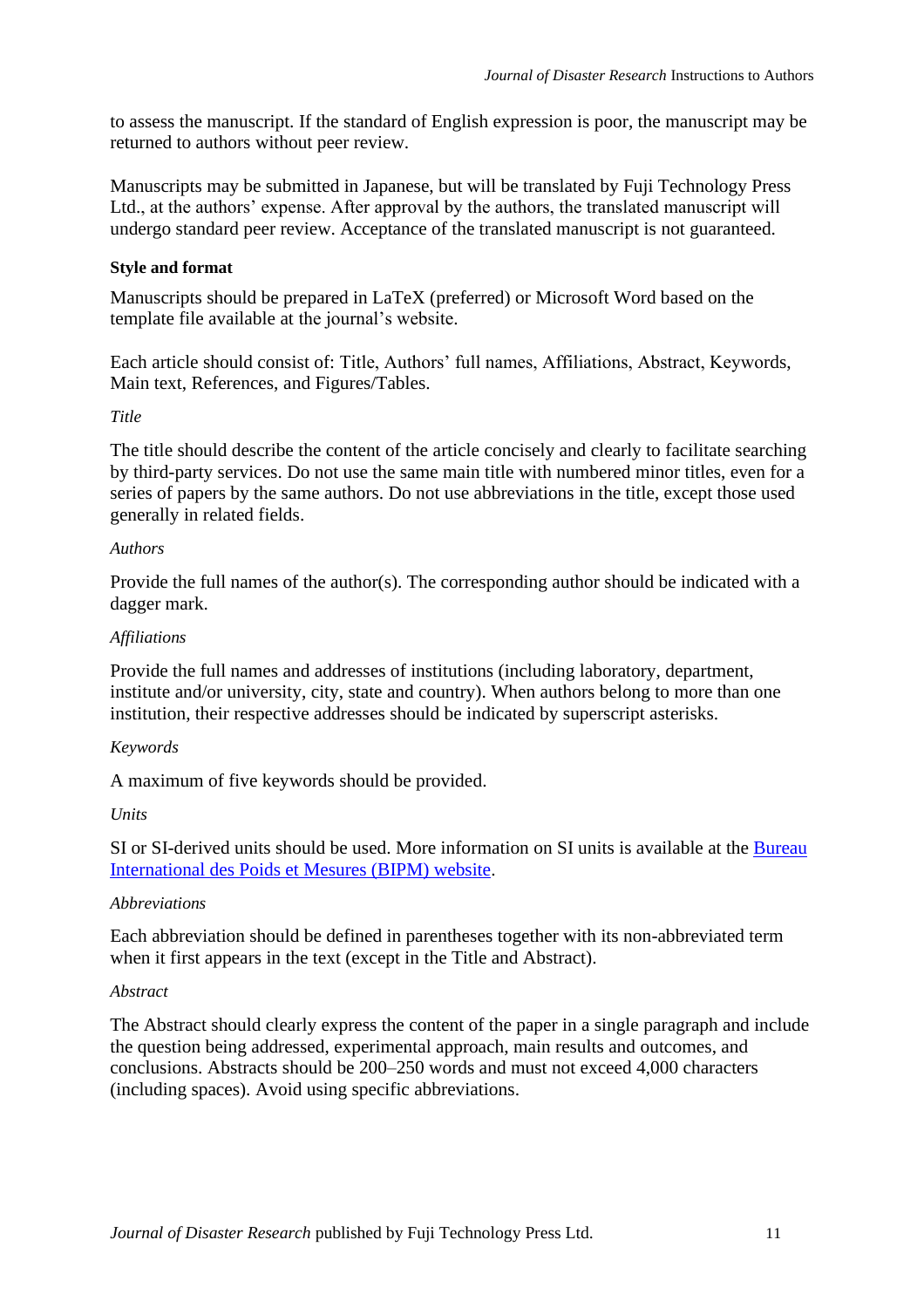# *Introduction*

The Introduction should provide enough background information to allow the reader to understand the purpose of the investigation and its relationship with other research in related fields. It should not be an extensive literature review.

# *Materials and Methods*

The description of the methods should be brief, but sufficiently detailed to allow the experiments to be repeated. The sources of atypical equipment or materials should be described, and the location (city, country) of the supplier or manufacturer stated (in parentheses).

# *Results*

This section includes a description of the main, notable or interesting results of the research. Tables and figures, including photographs, can be used to present the experimental results (see below). Long explanations of the data presented in tables and figures are not necessary.

# *Discussion*

The Discussion section provides authors with the opportunity to present their interpretation of the results. Novel models or hypotheses may be proposed in this section only if they are supported by the results obtained in the experiments. Avoid repeating descriptions of the experimental results in this section.

# *Conclusion*

The Conclusion should summarize the key points of the manuscript in a concise paragraph.

# *Acknowledgments*

This section should be brief. Authors should list all funding sources for their work in the Acknowledgements.

# *References*

Articles, chapters published in journals, preprints, books, and other formats such as technical reports, patents, websites, and lectures must be fully referenced in the References section. The use of any other materials or personal communications should be described in the text.

The journal uses a modified Vancouver reference style. References are numbered consecutively in the order they are cited in the main text. Use a maximum of two names when referring to authors in the text, for example "Kobayashi and Smith." For more than two authors, provide only the last name of the first author followed by "et al.". For example, "Arai et al."

Journal abbreviations should conform to those listed in PubMed or the ISSN List of Title Word Abbreviations (LTWA) database. For all listed authors, the last name and all initials should be used, as exemplified below.

<Journal article>

[1] T. Arai et al., "Development of a Direct-Drive Human-like Manipulator," J. Robotics Society of Japan, Vol.5, No.1, pp. 27-35, 1985.

[2] H. Yang, T. Takaki, and I. Ishii, "Simultaneous Dynamics-Based Visual Inspection Using Modal Parameter Estimation," J. Robot. Mechatron., Vol.23, No.1, pp. 180-195, 2011.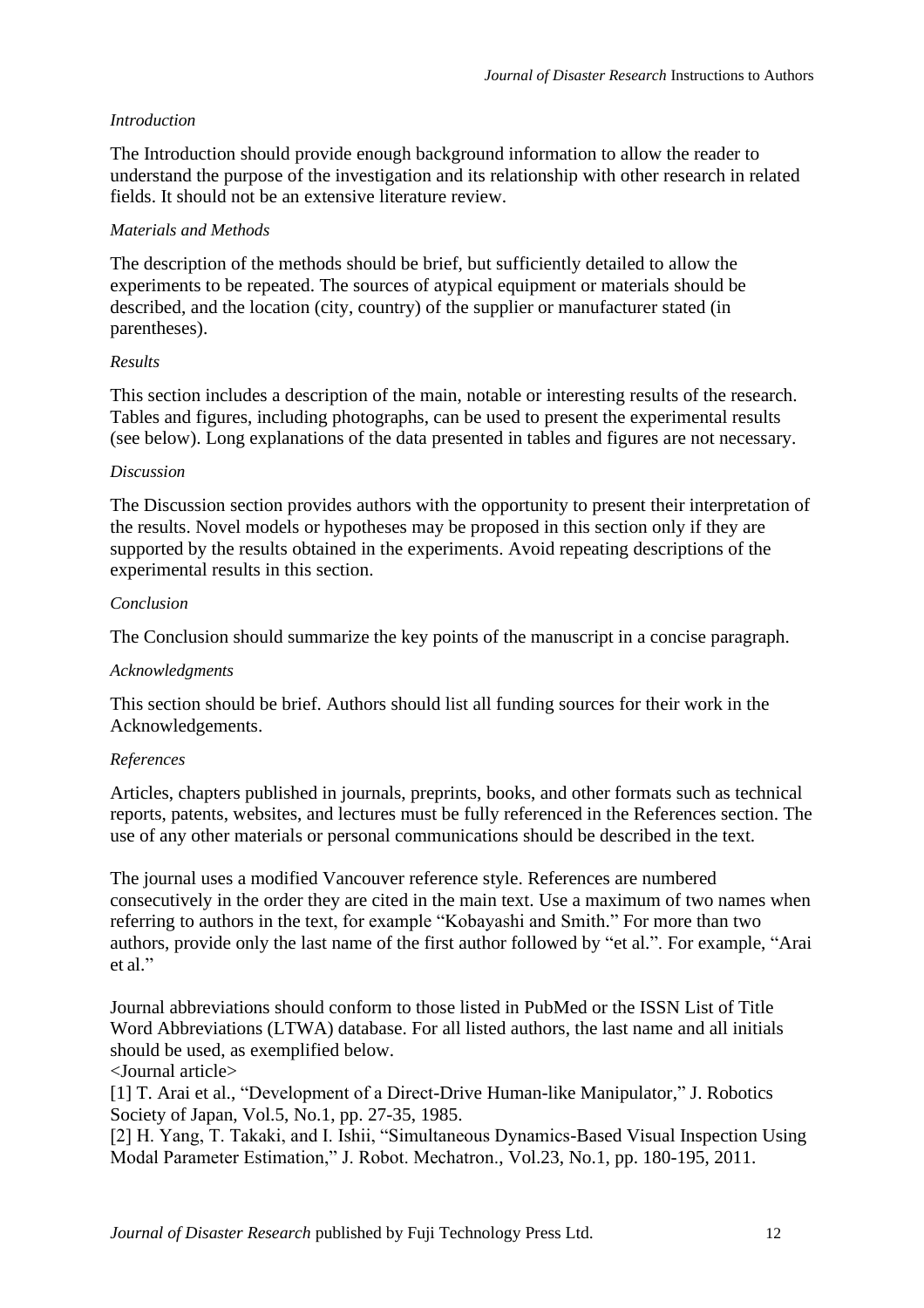# <Journal article with DOI>

[3] O. Schneider, K. MacLean, C. Swindells, and K. Booth, "Haptic experience design: What hapticians do and where they need help," Int. J. of Human-Computer Studies, Vol.107, pp. 5-21, doi: 10.1016/j.ijhcs.2017.04.004, 2017.

# <Book chapter>

[4] T. Mouri and H. Kawasaki, "A novel anthropomorphic robot hand and its master slave system," M. Hackel (Eds.), "Humanoid Robots, Human-like Machines," I-Tech Education and Publishing, pp. 29-42, 2007.

# $<$ Book $>$

[5] Rumelhart, McClelland and the PDP Research Group, "Parallel Distributed Processing," The MIT Press, 1988.

[6] M. Wisse and R. Q. v. d. Linde, "Delft pneumatic bipeds," Springer-Verlag Berlin Hidelberg, 2007.

# <Conference paper>

[7] J. Furusho et al., "A Performance Evaluation Method of a Passive-Type Force Display and Rehabilitation System with Redundant Brakes," Proc. IEEE Int. Conf. on Rehabil. Robotics, pp. 950-955, doi: 10.1109/ICORR.2009.5209504, 2009.

[8] T. Yamada and T. Morimatsu, "Remarks on RBF Controller Induced from Neural Network Controller," Proc. of the 34th SICE Annual Conf., pp. 725-726, 1996.

<Patent>

[9] "Three Dimension Motor," Japanese Patent 1946377, 1985.

[10] J. A. Norling, "Anaglyph stereoscopy," U.S. Patent US2135197A, 1937.

<Website>

[11] Department of Information and Tourism, Taipei City Government, Survey of tourist population by Scenic spots, https://www.travel.taipei/zh-tw/statistical-bulletin/number-ofvisitors [accessed June 6, 2019]

[12] IES Virtual Environment, "Egress: Simulex User Guide," 2014,

http://www.iesve.com/content/downloadasset\_5633 [accessed August 1, 2018]

*Tables*

A title and caption must be provided above each table. The caption should be brief, but informative, complete and clear.

# *Figures*

A title and caption must be provided below each figure. Figure captions should include enough experimental or other detail to make the figures easily interpretable; however, avoid duplicating detail from the Materials and Methods.

# <span id="page-12-0"></span>**ACCEPTED MANUSCRIPTS**

Manuscripts that are accepted for publication are copyedited and typeset by the journal's production team before publication. All communication regarding accepted manuscripts is with the corresponding author.